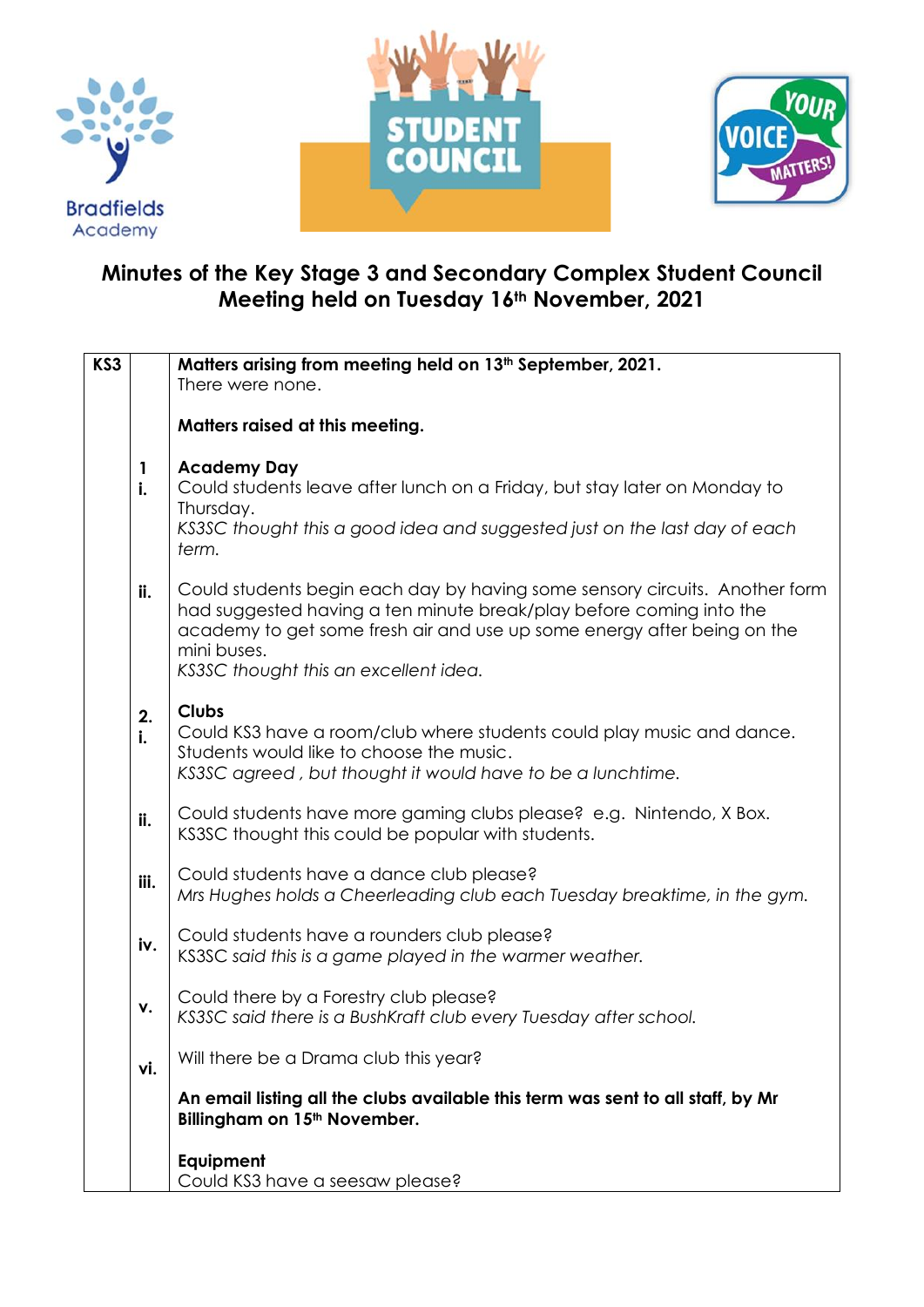





| Academy |          |                                                                                                                                                                                                                                                                                                     |
|---------|----------|-----------------------------------------------------------------------------------------------------------------------------------------------------------------------------------------------------------------------------------------------------------------------------------------------------|
|         | 3.<br>i. | KS3SC thought a seesaw would be too dangerous.                                                                                                                                                                                                                                                      |
|         | ii.      | Could LS have a basket swing, like primary has?<br>KS3SC thought this would be too dangerous and did not think there would be<br>enough room.                                                                                                                                                       |
|         | iii.     | Could the academy have a swimming pool please?<br>KS3SC thought this an excellent idea, but wondered where it could be built, if<br>the academy had the money to build one.                                                                                                                         |
|         | iv.      | Could the LS have a slide, swings and playpole please?<br>KS3SC said that these pieces of equipment could cause unnecessary<br>accidents and would also take up too much space in the playground.                                                                                                   |
|         |          | Could LS have some dance ribbons please?<br>KS3SC thought these would be fun.                                                                                                                                                                                                                       |
|         | ۷<br>vi. | Could students have some more cycle helmets and scooters please?<br>KS3SC said the helmets need new clips and the scooters need some<br>maintenance.                                                                                                                                                |
|         | vii.     | Could students have more football please?<br>KS3SC wondered if students wanted to play more football or needed more<br>footballs. If it is more footballs, these are requested at every SC meeting.<br>KS3SC said the problem is that the footballs are kicked onto the roof or into the<br>hedges. |
|         | 4.<br>i. | <b>LS Playground</b><br>Is it possible to have a cage around the football area please?<br>KS3SC thought this a really good suggestion, as there is a problem when the<br>football goes out of the designated area and students are riding the scooters.                                             |
|         | 5.<br>i. | <b>Lunches</b><br>Could students be allowed to sit next to their friends at lunchtime please?<br>KS3SC agreed with this would be nice but realised that packed lunches eat at<br>LS and hot meal at US.                                                                                             |
|         | 6.       | <b>Premises</b><br>Is it possible for the doors in the girls' toilet to be looked at please, because<br>they do not close. Thank you.                                                                                                                                                               |
|         | i.       | Why has the door on the boys' toilet been taken off?<br>KS3SC said, this was probably because the door has been damaged but there<br>is now a lack of privacy.                                                                                                                                      |
|         | ii.      | Is it possible to have some more seats outside please?                                                                                                                                                                                                                                              |